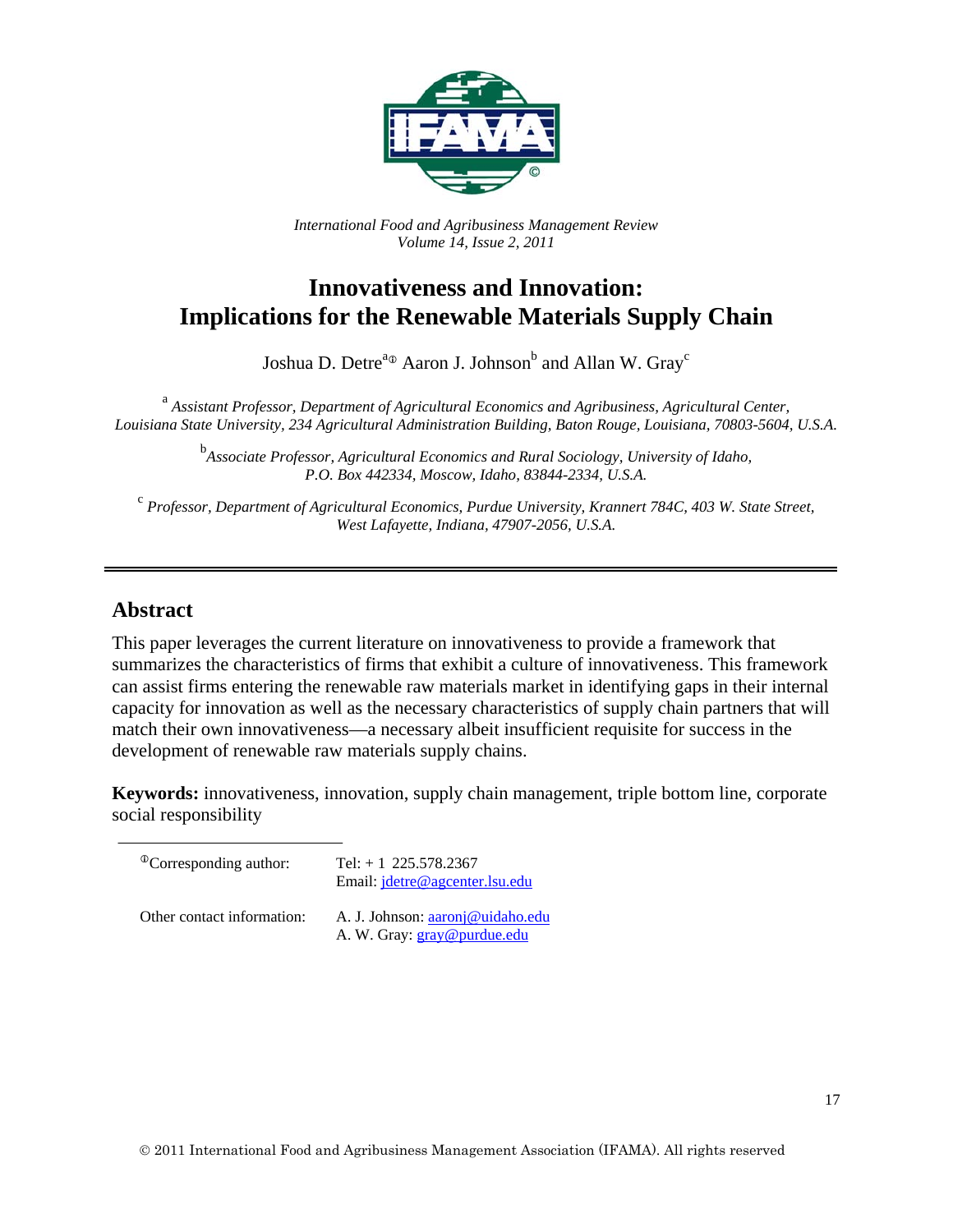#### **Introduction**

 $\overline{\phantom{a}}$ 

The agricultural sector is significantly redefining its traditional markets to include not only food and fiber but also energy, industrial products, and pharmaceutical/health products (Boehlje and Bröring 2011). Indeed, there are indicators that attractive markets may exist for agriculture beyond its traditional markets. For example, Sporleder and Goldsmith (2011) point out that demand for non-biodegradable plant-based plastics is forecasted to increase from just 23,000 metric tons in 2008 to nearly 600,000 metric tons in 2013, replacing a portion of the more traditional petroleum based plastics. As the utilization of renewable raw materials from agriculture is adopted by industries beyond food and fiber, such as the petroleum based and pharmaceutical industries, successful agribusiness companies will likely be characterized by their capacity to provide innovative products and processes both within their firm and across the supply chain of these two industries. These concepts are highlighted in the short description of Syngenta, a multinational agribusiness company, which is pursuing innovative efforts in the sugar industry in an effort to capitalize on society's demand for a renewable fuel supply. Innovation is especially important to firms engaged in emerging markets, like the renewable raw materials markets that agriculture is increasingly engaging in, where change is frequent and the rules and traditions of conducting business are dynamic (Bröring et al. 2006). In the context of renewable markets, innovation must not only produce economically profitable products, but these new products and processes must also meet environmental and social performance metrics increasingly associated with corporate social responsibility (CSR) (Andersson et al. 2005; Amaeshi et al. 2007; Bröring 2009). Moreover, these sustainable innovations will need to extend beyond one individual firm to a connected supply chain of firms needing to innovate together to reach a new market's potential. For example, Sporleder and Goldsmith (2011) point out that supply chain partners in the renewable raw materials chain will likely have to invest in complementary assets for the chain as whole to reach its full potential. These linked investment decisions will require supply chain partners to have a high level of trust, which is more likely to occur among firms with similar goals and cultures.

The linkage between the innovative firm and its supply chain is even more important when one considers that a sustainable supply chain is one of the few remaining ways for a company to achieve a sustainable competitive advantage (SCA) (Markley and Davis  $2007$ ). <sup>1</sup> Today's public increasingly demands a sustainable supply chain and this new market is increasing the onus on individual firms to make sure that other firms in the supply chain adopt appropriate management practices if they wish to protect their brands (Amaeshi et al. 2007). To be turned into a SCA, research by Preuss (2005) suggests that firms must work with their supply chain partners, both upstream and down, to deliver a truly sustainable product. Thus, for a firm to be successful in the renewable raw materials market, they must have a culture that puts an emphasis on sustainability and attracts supply chain partners with similar innovative cultures.

 $1$  In Porter's (1984) seminal book, the phrase sustainable competitive advantage was defined as "the fundamental basis of above-average performance in the long run" (p. 11). Given the very nature of this paper, the word sustainable is occasionally used also in reference to the more modern concepts of environmental, social and economic sustainability. The double use of this term is unavoidable, but care has been taken to remove as much confusion as possible.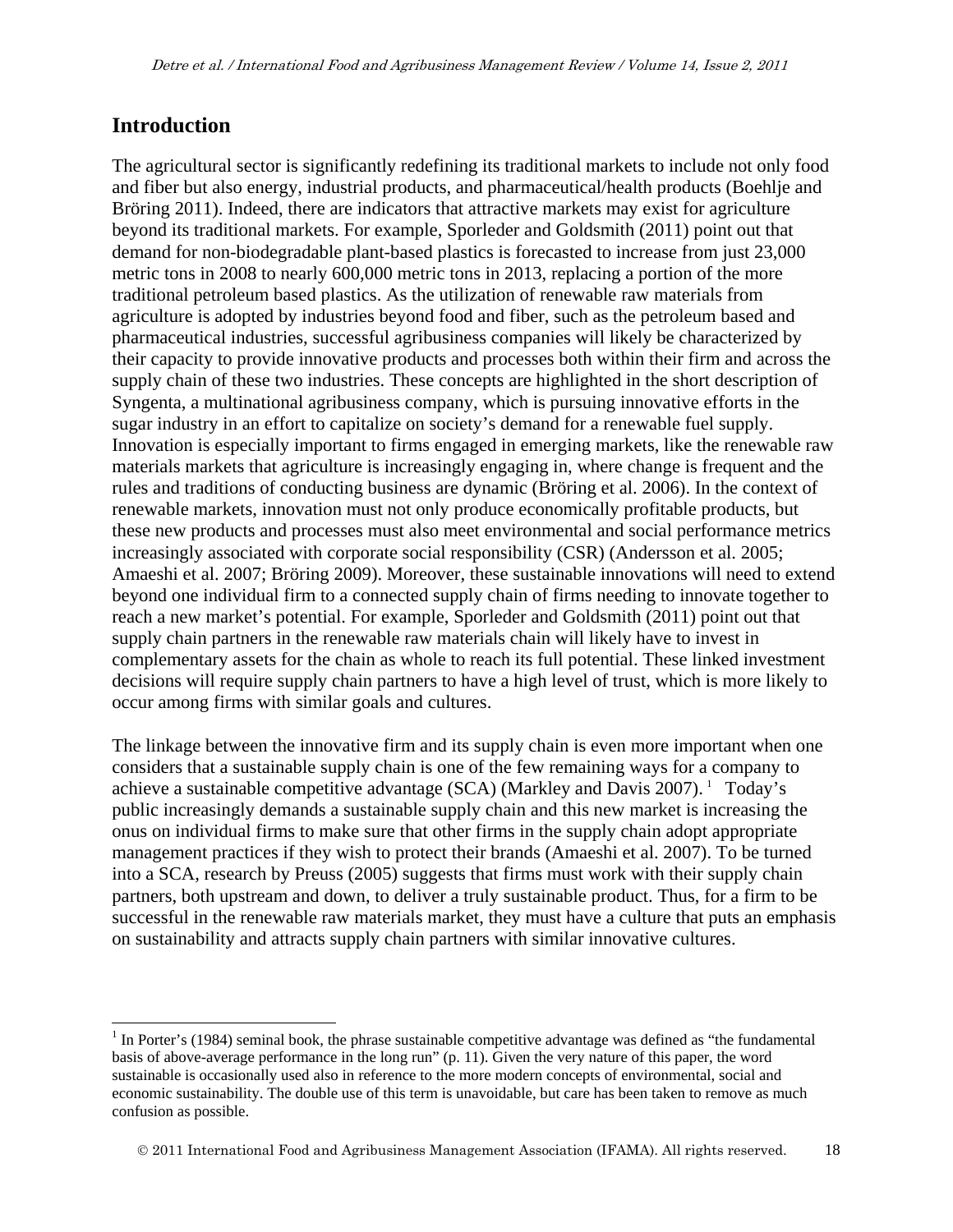While the need for innovation is well recognized, agreement quickly erodes when managers and academics discuss how innovation arises. The myriad of innovation types (Damanpour and Wischnevsky 2006; Armbruster et al. 2008) likely adds to the lack of consensus. For example, one firm in a supply chain may focus on producing innovative products that require intentional and substantial investments in research and development efforts focused on the creation of something new, while other firms in the supply chain focus on innovative business models (e.g., eBay's introduction of online auctions). Still other firms in the supply chain might look to innovate through adoption of the new products developed by innovative product firms. Even though these types of innovations differ and each firm in the supply chain might choose to pursue different forms of innovation, all managers face the question of how they manage for innovation. When managers consistently push their employees to focus on innovation and the creation of something new, they instill a culture in their organization that is centered on recognizing and then capitalizing on opportunities. This type of corporate culture is known as innovativeness, a culture where all employees and functions of the organization seek to innovate. If a culture of innovativeness is going to provide benefits for a renewable raw material supply chain with all of the required metrics of sustainability, then firms all along the renewable supply chain must share a similar culture. The challenge management teams must figure out is how to develop a culture of innovativeness within their firm, and how they ensure their partners in the global renewable supply chain seek to match their innovativeness culture in order to deliver on the common value of sustainability. In the context of renewable markets, solutions to these challenges need to result in economic, social and environmental sustainability, leading to a better triple-bottom line for all supply chain participants (Andersson et al. 2005; Amaeshi et al. 2007; Bröring 2009).

This paper leverages the current literature on innovativeness to provide a framework that summarizes the characteristics of firms that exhibit a culture of innovativeness. This framework can assist firms entering the renewable raw materials market in identifying gaps in their internal capacity for innovation as well as the necessary characteristics of supply chain partners that will match their own innovativeness, a necessary albeit insufficient requisite for success in the development of renewable raw materials supply chains.

# **Innovativeness Framework**

The key tenet of this paper is that until each supply chain member is investing in and implementing an innovativeness culture focused on delivering sustainable products and services through renewable raw materials, the supply chain itself will struggle to be sustainable. The framework in Figure 1 shows how each firm in the supply chain has a set of distinctive characteristics, those that give them a competitive advantage in the marketplace in recognizing opportunities. These characteristics culminate in the firm's strategic culture. The literature suggests that the specific characteristics of a firm associated with strategic intent, organizational structure, and processes can lead to a culture of innovativeness. The discussion that follows explores the characteristics of firms that exhibit a culture of innovativeness.

The literature in business, economics, marketing and psychology fields bear witness to various schools of thought on the topics of innovation typology and managerial intent. Specifically, Fallah and Lechler (2008) identify five key dimensions for managing innovation: (1) innovation,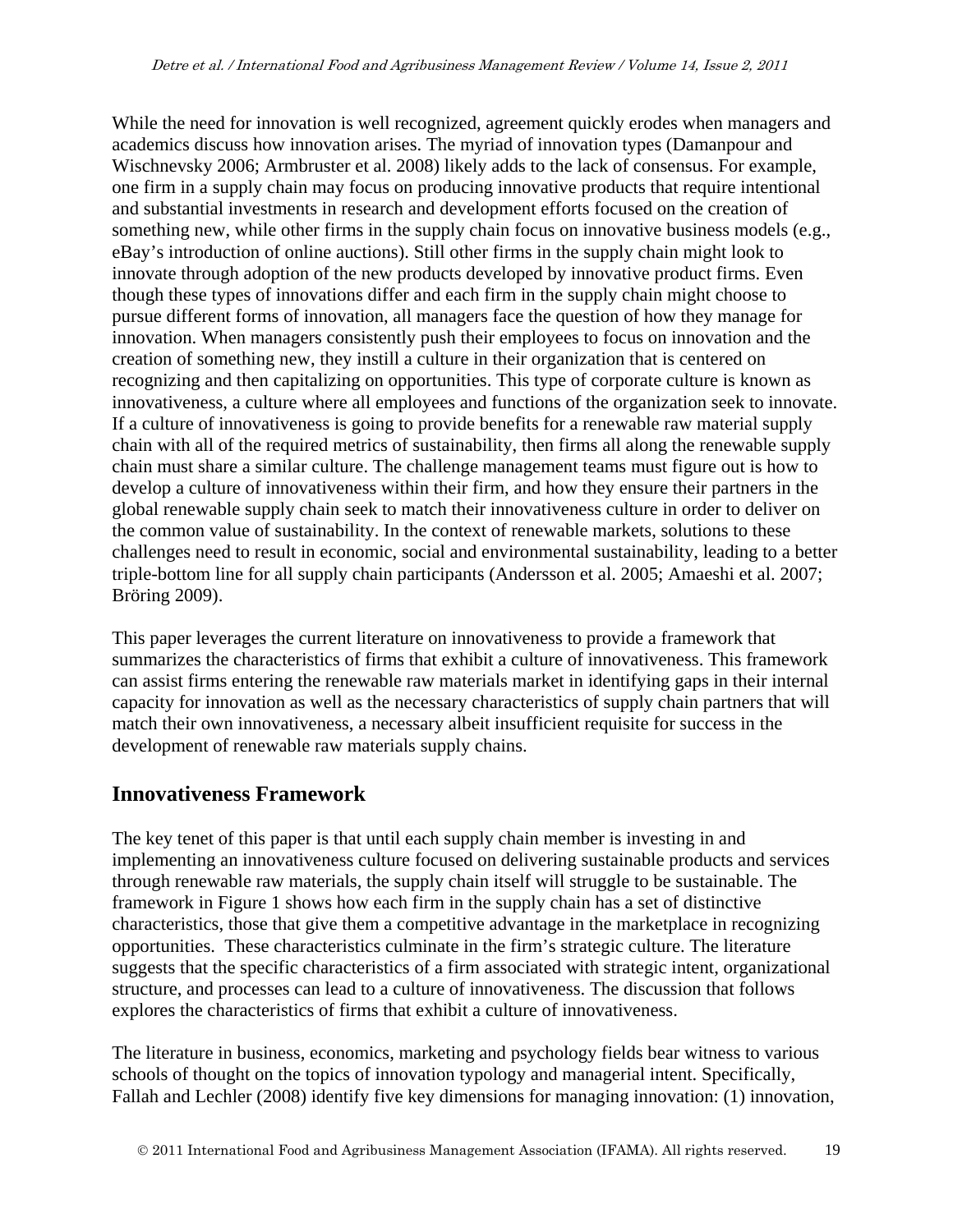(2) organization, (3) innovation processes, (4) resource allocation, and (5) innovation culture. They note that these five dimensions are interrelated and understanding these relationships is crucial for a firm seeking to achieve optimal performance from their global innovation strategy. Our focus is on a deeper understanding of the characteristics of an innovation culture.



**Figure 1.** Sustainable Renewable Raw Materials Supply Chain Innovativeness Framework

This paper adopts Hurley and Hult's (1998) definition of innovativeness: "the notion of openness to new ideas as an aspect of a firm's culture…a measure of the organization's orientation toward innovation." Innovativeness deals with the culture and thinking of the firm; innovation is an outcome sought. Given that innovativeness has a direct relationship to innovation, it is expected that firms pursuing innovation as a strategy would pursue innovativeness as part of their culture, striving to make it a core competency. Innovativeness, according to Hurley and Hult (1998), is obtained through "cultures that emphasize learning, development, and participative decision making." And, while it is true that innovativeness is not a sufficient condition to yield innovation, it typically serves as a catalyst for innovations to occur because it creates a firm's internal environment that fosters the exploration of customer information or new operational processes (e.g., the development of new relationship structures with supply chain partners) in ways that fulfill current unmet and/or anticipated future needs.

While conceptually innovativeness makes sense, finding a typology that sufficiently captures innovativeness is a challenge. Many recent studies have concentrated on how firms innovate, and have discovered a positive connection between innovation processes and firm performance (Klomp and Van Leeuwen 2001; Vincent et al. 2004). Despite efforts to explore innovativeness,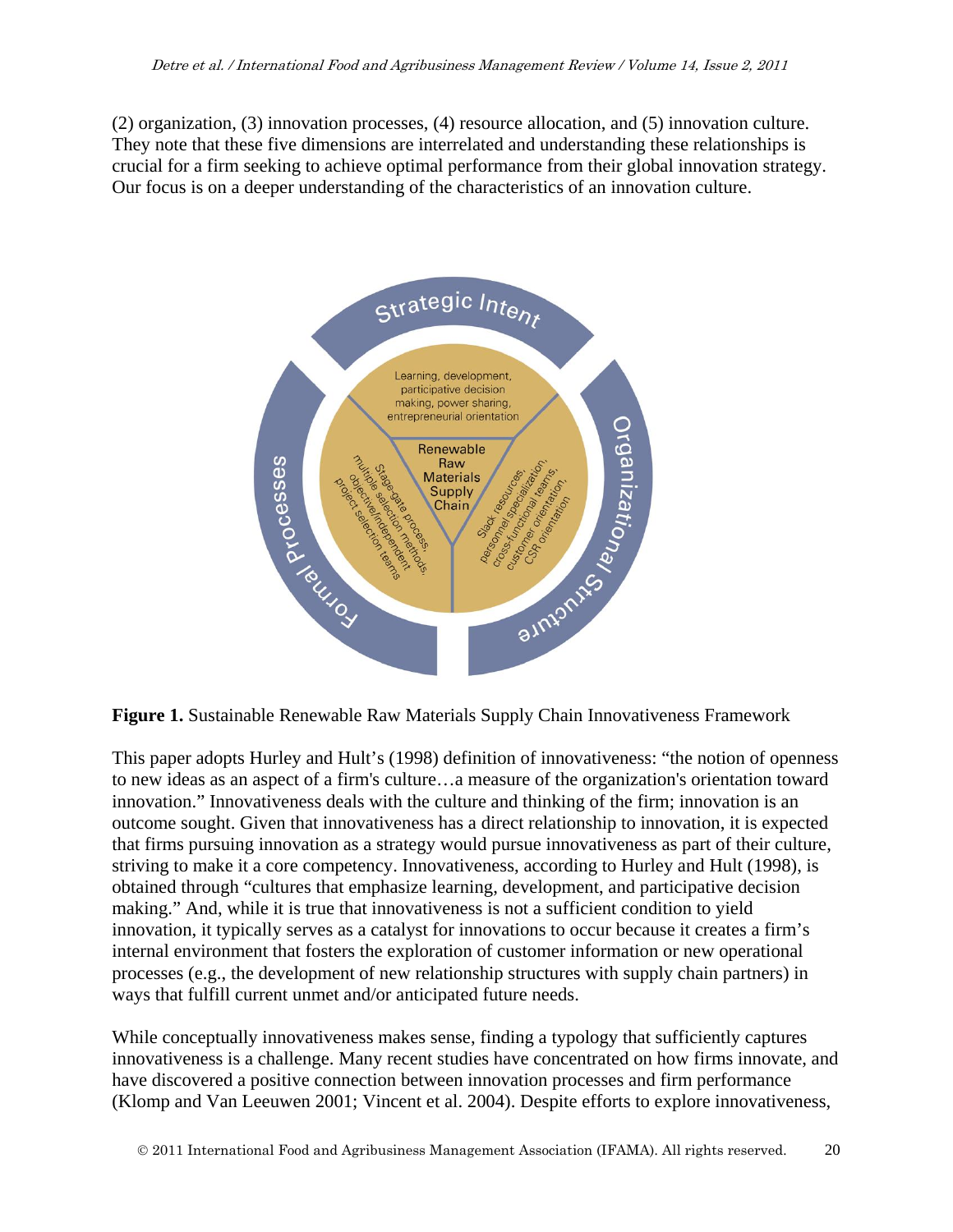its structure and dimensions at the firm level, let alone across a supply chain, are still being developed. In addition, numerous scales for measuring a firm's innovativeness are offered across the literature. As a result, there is no commonly accepted typology and measurement of innovativeness.

Based on Hurley and Hult (1998) and the findings of Klomp and Van Leeuwen (2001) and Vincent et al. (2004), we argue there are three critical dimensions to a culture of innovation: strategic intent, organizational culture, and formal processes. Building a culture of innovativeness through sustained strategic emphasis is an antecedent to consistently delivering innovation. In addition, how the firm implements its innovative culture through its organizational structure and formal processes has a great impact on its success. It is important to note that the degree of flexibility in what is practiced is limited in the strategic emphasis stage but expands with choices a firm has when implementing the strategic emphasis. The innovativeness framework suggested here (presented in Figure 1) draws on the relationship between strategic emphasis, organizational structure and formal processes. Each dimension of innovativeness is explored below to identify specific characteristics of firms that exhibit an innovative culture.

### **Strategic Emphasis**

As pointed out by Subramanian and Nilakanta (1996), "the adoption of innovations by an organization is a consequence of strategic initiatives proactively pursued by decision makers in the organization." They also argue that the adoption of innovativeness as part of a company's culture is a response to the external environment of the firm. Hurley and Hult (1998) argue innovativeness is part of the organizational culture and that this culture embraces the notion of openness to new ideas as an aspect of a firm's culture. Thus, if the top management of a firm makes the decision to compete on innovation, they are making a decision about the culture they want to create and support (Fortuin et al. 2007). Furthermore, the culture of innovativeness is a measure of the organization's orientation toward innovation (Hurley and Hult 1998). If a firm wants to be successful at competing in an innovative industry, it would help its cause by being committed to innovativeness as an organizational culture.

Damanpour (1991) finds cultural items like management's attitude toward change to be positively related to innovation as well. Other research has determined that the mindset of the organization (i.e. their orientation), has a significant role in innovation. In particular, Slater and Narver (1993, 1994, and 1995) note that it is important for firms to have an entrepreneurial mindset, a feat more difficult as companies grow in size. Large, successful firms particularly run the risk of developing established routines and patterns that as a rule have managers following the mantra, "If it's not broke, don't fix it." This entrenchment occurs because these firms face the dilemma of already being committed to the production of a product or service, while the entrepreneurial firms have a greater incentive to replace the status quo. Entrenchment runs counterintuitive to Schumpeter's creative destruction tenant, which revolves around firms in a capitalistic economy making dramatic improvements/innovations in products and/or process that leapfrog the competition in order to achieve monopoly type profits (Schumpeter 1942). Consequently, agribusinesses wanting to break into the renewable materials supply chain must encourage their employees and managers to seek new opportunities, products, services, and ventures that are in line with the company's competencies, even if these projects are risky and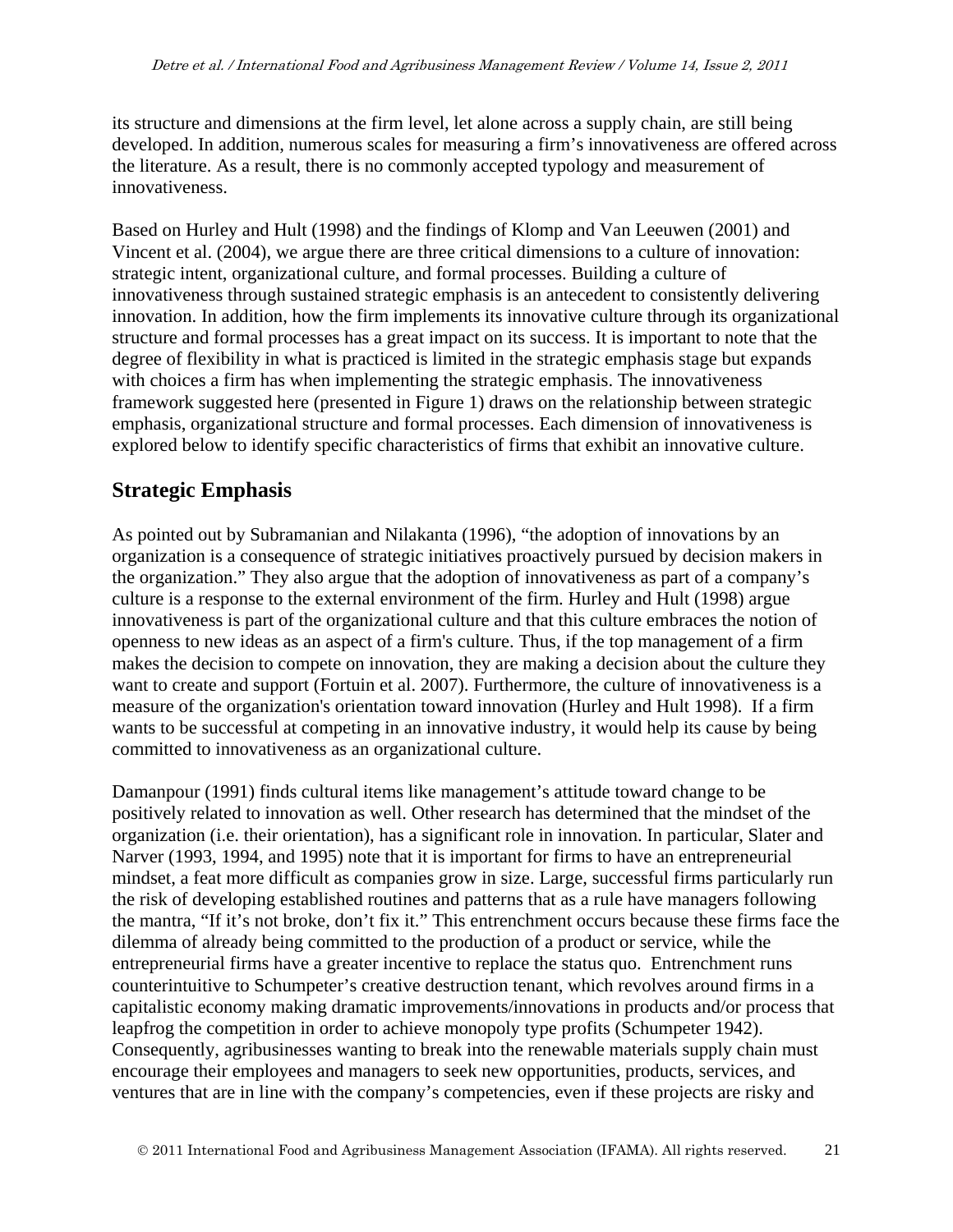bold. Instead of settling for the status quo, it is crucial that managers continuously seek to improve processes and products. By having an entrepreneurial orientation, a firm improves their innovativeness.

A culture of innovativeness requires that all functional areas – like sales, manufacturing and operations, distribution, information technology, customer relationship management, and human resources – be open and committed to the idea that innovativeness helps to keep the firm's brand relevant to their customers (Gerzema and Lebar 2009). This openness to innovation happens by managing in such a way that the firm's attention is on recognizing the need for new ideas and action in the organization (Van de Ven 1986). To establish this culture, firms must emphasize learning, development, participative decision-making, power sharing, support and collaboration (Hurley and Hult 1998). As Zaltman et al. (1973) note, without this initiation toward innovativeness as part of the culture, it will be difficult for an organization to have success with innovation. Thus, this organizational innovativeness can be conceptualized as an aspect of organizational culture that precedes innovation (Hurley and Hult 1998).

In addition, this also requires that all functional areas be open to the idea of corporate social responsibility (CSR). Zadek (2004) notes that CSR has to be integrated into a company's business model (i.e. with its functional areas). In the long-run, the integration of CSR into the functional areas will help a company begin the process of having an innovativeness culture that is grounded in CSR. Thus, for companies focused on renewable products to be truly innovative, their strategic emphasis will have to have a CSR orientation (Ansett 2007). The ultimate goal is for the company, along with all of its collaborators in the supply chain, to reach what Zadek (2004) calls the "Civil Stage" – i.e. everyone along the chain is employing responsible practices in the products and processes they produce. Before the supply chain reaches the "Civil Stage," a firm must reach the "Strategic Stage" – i.e. it has realized that utilizing responsible business practices in the products they produce and the processes they use to produce them gives their company a competitive edge.

### **Organizational Structure and Characteristics**

Hurley and Hult (1998) indicate that innovativeness of the firm's culture acts in concert with various structural properties of the company to affect the innovative capacity of the organization. Therefore, in addition to establishing a culture of innovativeness, the firm must also pay attention to organizational functions. This focus is especially true with increasing globalization and speed of change, elevating the necessity of a structure that is conducive to innovation by firms if they wish to stay competitive (Damanpour 1991; Fallah and Lechler 2008). Companies must have the willingness to innovate, as well as the capacity and resources to be responsive to the market. If they fail to have the necessary structure in place, they will be unable to turn their will into action, and as a result forego potential future revenue streams. Fortuin et al. (2007) go even further by purporting that if the organizational structure is not conducive for encouraging and enhancing innovation, then the structure will impede successful innovations being brought to the market.

Given the importance and sustained prominence in management, the organizational characteristics that influence innovation have been the subject of numerous studies in varying disciplines (Kimberly and Evanisko 1981; Damanpour 1991; Germain 1996; Subramanian and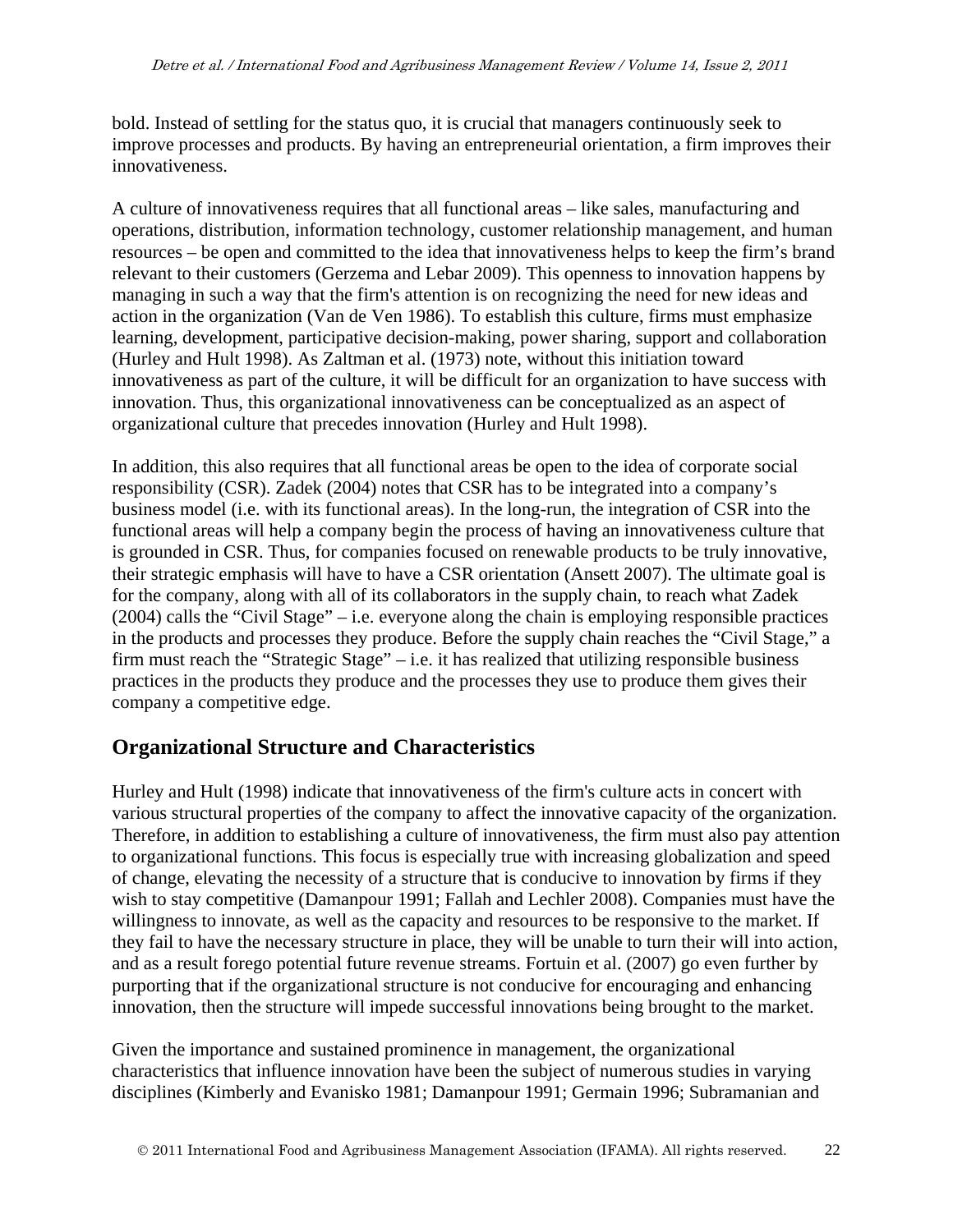Nilakanta 1996; Nystrom et al. 2002; Fallah and Lechler 2008). A distinct set of attributes specific to the organization of a firm have been identified to be more prevalent in innovative firms versus non-innovative firms (Subramanian and Nilakanta 1996). These include the degree to which decision-making is centralized, the degree of formalization in the firm, how much resource slack exists, and the degree of personnel specialization (Damanpour 1991; Subramanian and Nilakanta 1996). Comparing the findings of Damanpour (1991) and Subramanian and Nilakanta (1996) highlight the fact that these are not a one-size-fits-all type of model. For example, Subramanian and Nilakanta (1996) find that formalization and size of a firm lead to the adoption of administrative innovation, while Damanpour (1991) finds that formalization is negatively related to the creation of innovation. However, there is common ground between these studies. Both find slack resources and personnel specialization to be positively correlated with innovation.

With respect to slack resources, Subramanian and Nilakanta (1996) and Damanpour (1991) find that firms who have extra resources that can be dedicated to ideas and opportunities found better success with innovation. Wernefelt (1984) echoed this concept when observing that those firms that derive their competitive advantage from innovativeness do so by funneling resources into the development of new products, processes, and/or services. This does not mean the most innovative firms are the ones who have the largest research budgets, instead; it is those firms that allocate their funds in a method that maximizes earnings. This can only be accomplished if a firm has knowledge of all their competitors' likely responses to any actions that they take and of any first-mover advantages that could be captured by if being the first to market (especially if the innovation is patentable).

Personnel specialization (human capital) refers to the existence of employees within the organization that have particular skills in one or more functional areas of the firm (Subramanian and Nilakanta 1996). While personnel specialization has much to do with education – i.e. firms involved in the renewable biofuels supply chain would need to hire petroleum and agricultural engineers— and having codified operations manuals and procedures (explicit knowledge). The focus also lies with the tacit knowledge that is embedded in the minds of a firm's employee. Tacit knowledge is not easily codified into operations manuals like explicit knowledge. Instead, it is developed over time through experience, training, organizational learning, and education. Thus, unlike explicit knowledge, tacit knowledge is not easily transferable from one employee to the next. However, tacit knowledge when combined with explicit knowledge allows employees to generate ideas that can be turned into products, processes, and/or services with a higher probability of successful commercialization because employees have the ability to understand how these innovations must address societal needs. Moreover, since tacit knowledge is not easily transferable, it requires companies to be diligent in the hiring of new personnel – i.e. businesses must constantly be searching for potential employees who have shown the ability to commercialize their innovations. By focusing on personnel specialization, firms ensure that they have the necessary components in place to be an innovative firm.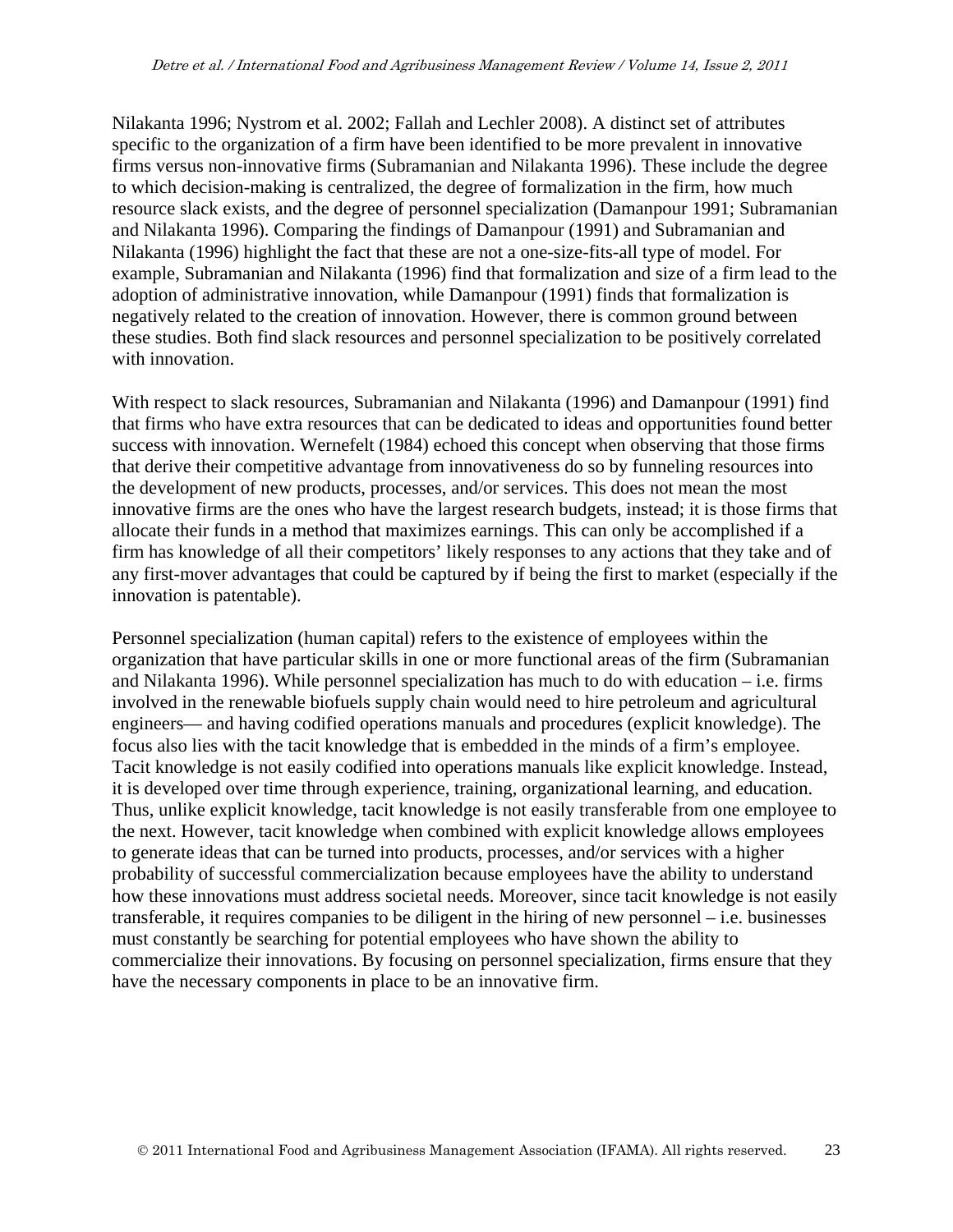A firm whose organizational structure is oriented towards gaining customer insights may greatly improve their chances of success in innovating (Baker and Sinkual 2005; Gourville 2005; Batterink et al. 2006; Grinstein 2008). A customer orientation is driven by the need to have a detailed understanding of what task customers are trying to accomplish, trends in their customer needs, alternative solutions to meet these and latent customer needs. Consequently, customer orientation allows firms to capitalize on both incremental (customer-lead) and radical (lead-the-customer) innovation practices (Baker and Sinkual 2005; Grinstein 2008). If this market knowledge provides new insight, then the company can reshape their effort to help their customers accomplish these tasks more conveniently and efficiently, and/or at a lower cost than before (Slater and Narver 1995). Thus, customer orientation based on learning should aid innovation that improves existing products/services (customerled/incremental innovation) and/or creates new products/services (lead-the-customer/radical innovation) that improve the competitiveness of the business's customers.

# **Formal Processes to Manage Innovativeness**

Beyond strategic intent and organizational structure, a firm must establish a set of processes that encourage innovativeness and increase the firm's success in commercializing innovations. It is one thing to create the ideology in a firm to seek out creation with every aspect of the company. It is another thing to manage that creation mill in order to maximize profits and minimize risks. Although many ideas fit under this umbrella, we focus on two general managerial objectives: minimizing exposure and allocating resources.

Innovation is risky due to the associated costs and the uncertainty of payoff. Take, for example, new products. They have a failure rate that can be as high as 90% for some product categories (Gourville 2005). This high failure rate is why it is important to manage the innovation effort aggressively to minimize the

#### **Innovativeness in the Biofuels Channel**

In 2011, Syngenta Corporation is planning to introduce its innovative new sugar cane product called Plene to the market. Plene is likely to redefine the way sugarcane is planted and ultimately reshape the entire sugar and biofuels industry. Rather than the traditional manual planting system that requires significant labor, Syngenta's new process creates a seed-like product from the sugar cane by precisely cutting it, by machine, into 4-inch pieces that are each capable of growing a new sugar cane plant. These 4-inch pieces can be coated with treatments to protect the seedling from pests and can be sorted and selected for particular characteristics allowing for more efficient improvements in genetics, traits, etc…

Plene was discovered by Syngenta employees that were focusing on the needs of Syngenta's key customers, the sugar processors that had vertically integrated into cane production. The processors had expressed a need to improve the cost of producing their raw materials, reduce the impact of the harsh environment for planting sugarcane for its employees, and allow more sustainable ways to grow the sugar business, particularly as it related to the traditional planting activities for sugar cane.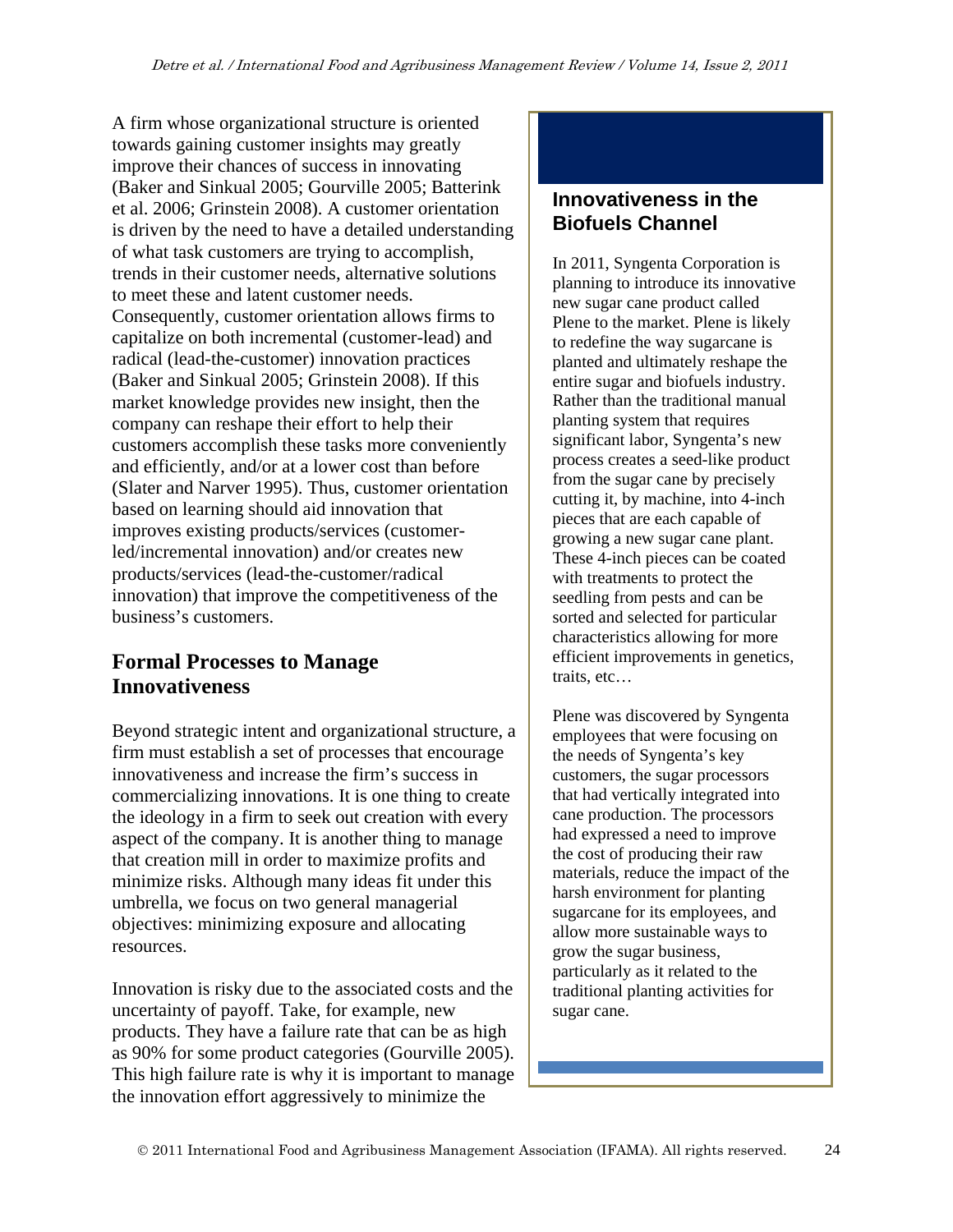risks and maximize potential profit. Firms successful at producing serial innovations, for example, have learned how to pull a project before it incurs a significant monetary loss. In other words, successful firms have learned how to fail cheaply (Fortuin et al. 2007). This is in line with Thomke (2003), who purports that failing often is positive if it comes early in the life cycle of the innovation. Therefore, firms should have processes that strategically determine if a company should continue forward with an innovation or if they should redirect or abandon unsuccessful projects at the earliest possible stage of development (Fortuin et al. 2007).

There are numerous processes a firm might adopt to manage this fail-cheap concept. The overriding strategy is for firms to shut down those product and/or process innovations destined for failure as early as possible. Davila et al. (2006) suggest that innovative firms follow one of two strategies for their innovations: 1) The ''Play to Win'' strategy, where innovation will create the firm's future core competency; and 2) The "Play Not to Lose'' strategy, where the company uses innovation to maintain its current competitive advantage. Thus, the culling of those products, processes, or services that are not going to generate profitable growth for the business through the creation or maintenance of core competencies means more resources can be allocated to innovations that can accomplish this task.

Once those products, processes, or services that do not contribute to the core objectives of the firm have been culled from the innovation list, firms need to establish objective criteria for systematically assessing the remaining potential innovations and remove the dead weight from the innovation pipeline. This process is often known as a stage-gate model (Cooper 1985 and 1992). An example metric for judging whether an innovation should continue to receive funding is projected net present value (NPV), which is a staple calculation in capital budgeting analysis. In recent years, software packages, such as @Risk and Crystal Ball, have allowed for the development of complex NPV models that are able to incorporate risk associated with variables that are key to the success of an

#### **Innovativeness in the Biofuels Channel-***Continued*

Because of Syngenta's strategic emphasis on innovation as their core capability and their pervasive culture of innovation, senior management allowed the team that discovered the sugar processors' need to pursue alternative solutions over an extended period of time. Syngenta's organizational structure allows teams to work autonomously to find solutions for their local markets and rewards teams for their ingenuity. In addition, Syngenta has adopted a set of processes and procedures that allow teams, like the Plene team, to access resources and expertise both within the company and outside of the company to assist in the discovery process. Ultimately, this innovativeness culture led to the manufacturing process that creates the Plene product.

However, Plene had no currently available means of reaching the market (there was no machine to plant the new product). Therefore, Syngenta had to seek a supply chain partner to develop a mechanism for planting Plene. They teamed up with John Deere to produce the planter because of John Deere's record of accomplishment of an innovative culture and John Deere's desire to enter the sugar cane market. In addition, the true value of Plene to the marketplace will be its ability to deliver improved productivity in terms of genetics, traits, and crop protection.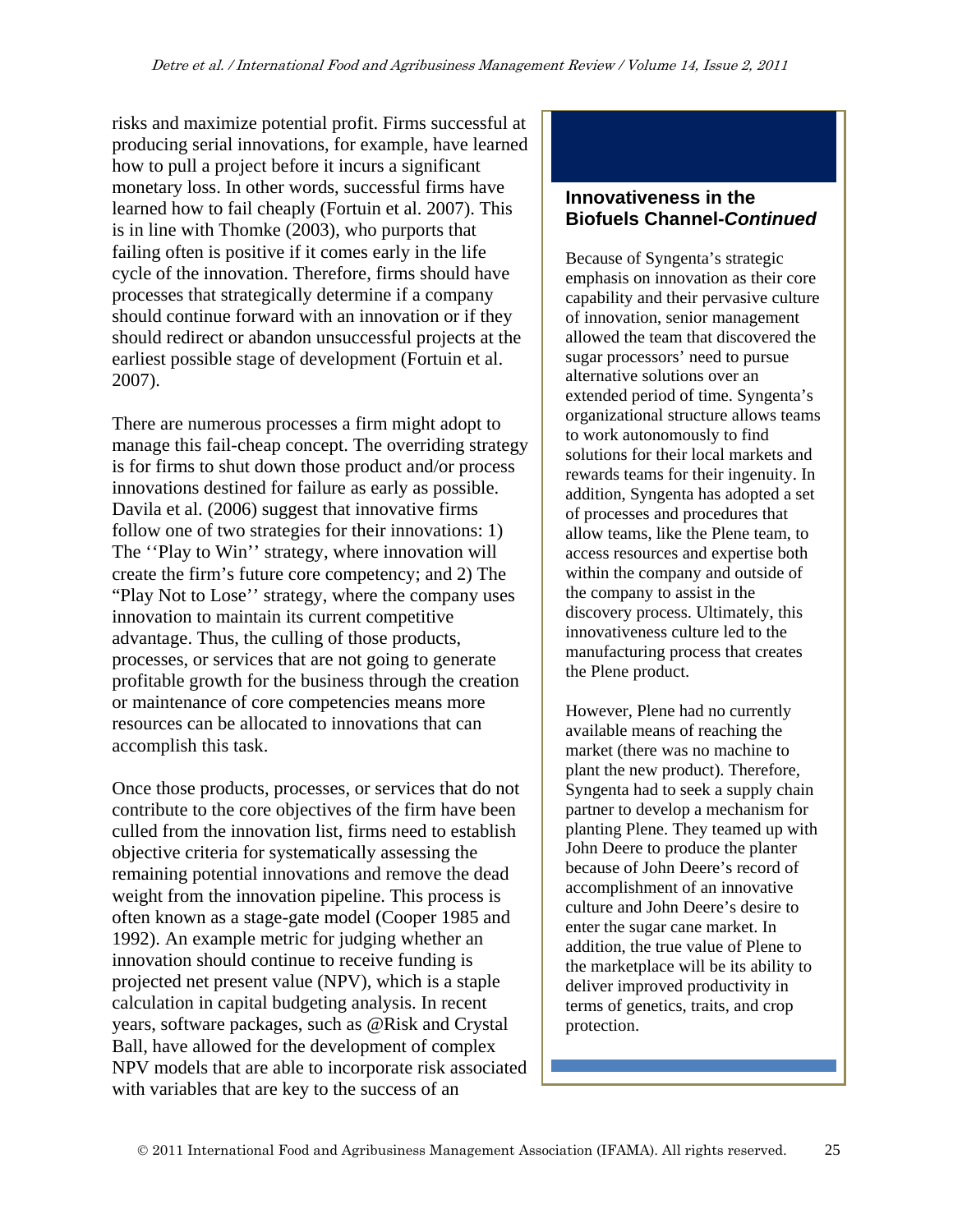innovation (costs, competitive response, sales, cannibalization, etc.). In the past four decades, numerous project selection methods have been proposed to help organizations make better decisions regarding innovation. These selection methods include informal methods (Johnston 1988; Whitney 2007), graphical analyses (McGrath and MacMillan 2000; Australian National Audit Office 2003; Day 2007; Huurinainen 2007; Terwiesch and Ulrich 2008), structured assessments (Meade and Presley 2002; Mohanty et al. 2005), economic models (Faulkner 1996; Luehrman 1997; Cooper et al. 2001) and complex models (Graves et al. 2000; Ringuest and Graves 2005). No single selection method presents overwhelming advantages. They all have drawbacks and are actually extremely complementary of each other, leading many such as Cooper et al. (2001) to find that the best innovators use numerous selection methods.

Even with processes in place to act as gates or filters that determine if a project is continued, additional processes are needed to prioritize projects and thus determine allocation of monetary and other resources. Davila et al. (2006) offers, as one example, the idea of a firm setting up their own venture capital system, or granting agency, that distributes funds from the company's innovation budget. For example, firms looking to participate in the renewable fuels supply chain using cellulosic materials might have employees constantly searching for companies that have innovative products and/or processes related to cellulosic materials. The granting agency would be responsible for screening the submitted innovation ideas to make sure they fit with the firm's strategy, perhaps using some combination of the previously mentioned selection methods. In addition, the granting agency would be responsible for ensuring that the company maintained a queued portfolio of innovations to maintain a proper influence in the renewable materials supply chain (Davila et al. 2006).

Davila et al. (2006) also note that a granting type agency is critically important for encouraging radical innovations. Because these types of innovations do not generate short-term profitability and are extremely risky, they run counterintuitive to the goals of managers, whose incentive is to avoid risks and create profits now. By

#### **Innovativeness in the Biofuels Channel-***Continued*

Some of these capabilities are contained within Syngenta, but the expertise in genetics of sugar cane is not. Syngenta has now established research agreements with leading sugar cane genetics companies in Brazil to enhance further the value of Plene to the marketplace. All of these efforts are focused on the renewable raw ingredients marketplace.

While this short description provides only anecdotal evidence of the characteristics of a renewable raw ingredients supply chain that is built on innovation and sustainability, it is illustrative of the types of across supply chain innovations that will be needed to capture the potential of the agricultural industries expansion beyond the traditional food and fiber markets. It is also illustrative of the need to have supply chain partners that have similar cultures and motives. Sporleder and Goldsmith (2010) point out that innovation and supply chains are inextricably linked by the need for complementary assets. In the example, this manifests itself in Syngenta's need for a partner in developing the planting equipment needed and collaborates in enhancing the genetic productivity of sugar cane. All of these partners need to make investments in complementary assets for the innovative new supply chain to come to fruition. This investment in complementary assets does not happen unless the partners all share common elements in their culture to innovate and create markets.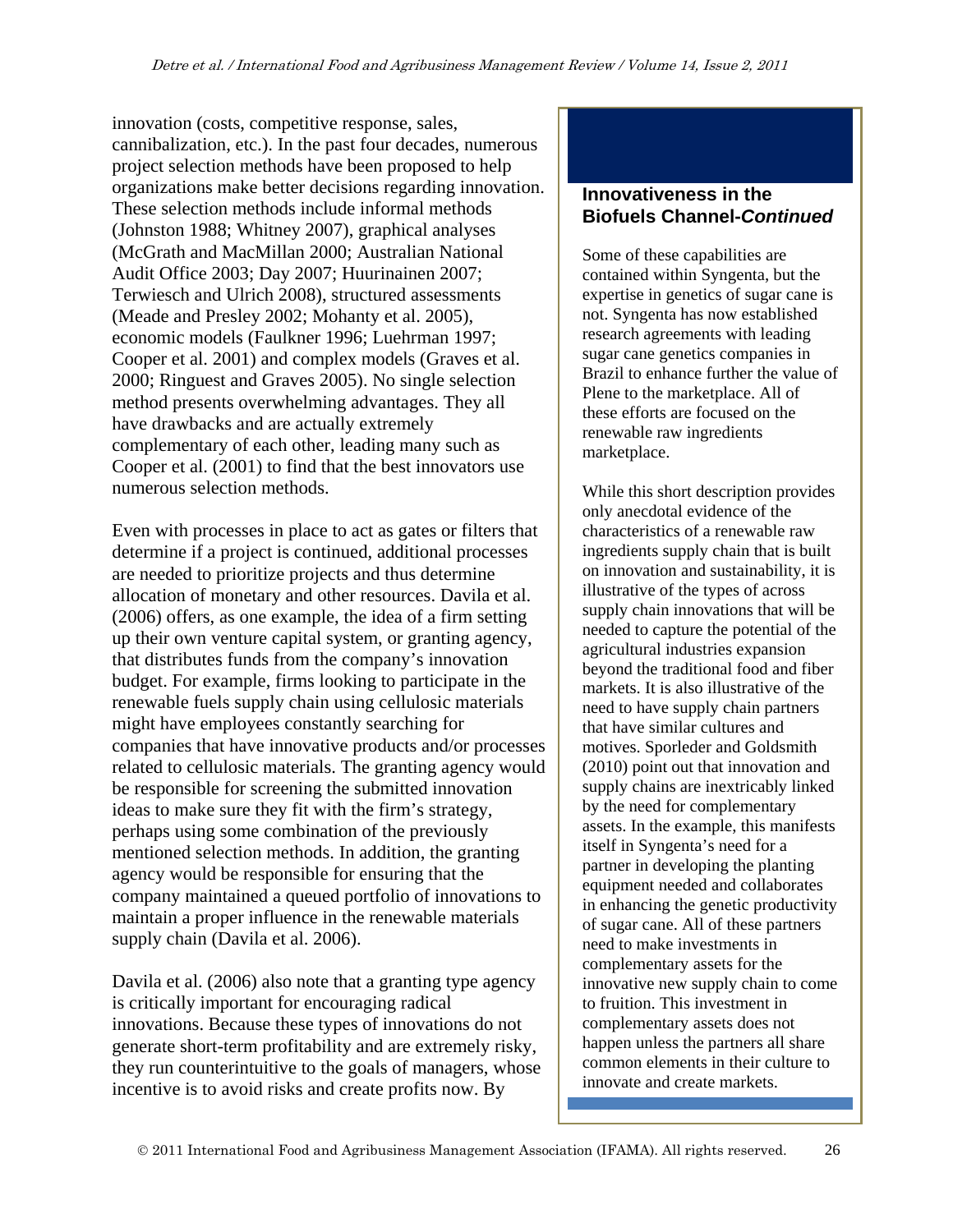removing the decision from internal management, employees are free to innovate without worrying about repercussions from their immediate supervisors if their innovation fails. Furthermore, these potential innovations, especially the radical ones, will likely generate new competitive advantages, which results in long-term profitability. Without an objective implementation system like the one described here, the incentive for innovativeness by the company's employees can erode over time.

Without a supportive organizational structure and formal processes, firms can fall victim to innovation entrapment (McGrath and MacMillan 2000). Innovation entrapment occurs for a variety of reasons, but chief among them are: the need for people involved with the innovation to defend and confirm their initial decisions and judgment; the desirability of avoiding the waste of sunk costs; the possibility of providing an opportunity for the project to succeed; the treatment of negative feedback as a learning experience (a cue to revise inputs rather than cancel them); and the social costs and benefits, relating to image and reputation, that are at risk if a project is terminated (Proctor 1993). By having a formal and objective criterion and process for evaluating these opportunities, companies are able to lessen the effects of innovation entrapment and increase the incentive for innovation among their employees.

# **Implications for the Global Renewable Materials Supply Chain**

What does the innovativeness framework suggest about a supply chain for renewable raw materials? First, given the global nature and network of most renewable materials supply chains, many of the chain partners are not owned or operated by one company, making diffusion of a common culture of innovativeness difficult. Secondly, many of the chain partners often operate in different countries and the culture of these countries may not place the same emphasis on innovation in a manner that is consistent with CSR. As suggested by Boehlje and Bröring (2011), CSR presents competing dilemmas for firms, especially for firms that operate in countries whose citizens value environmental and social concerns, as they attempt to balance the trade-off between profitability and sustainability. Thus, the formation of a sustainable global renewable materials supply chain whose innovations seek to address the triple bottom line will be difficult. There exists the potential for tremendous future economic growth in bio-renewables as consumers become increasingly concerned with the environmental footprint of companies (Boehlje and Bröring 2011).

To accomplish the aforementioned task, the global renewable materials supply chain will need to establish an efficient method for effective knowledge management transfer. In other words, firms, through knowledge sharing and open innovation, will provide information to chain partners on the processes they use for creating a culture that focuses on delivering sustainable solutions to the problems in the marketplace (McAfee et al. 2002; Peterson 2002; Wadhwa and Saxena 2007). It would seem that the global renewable materials supply chain would be eager to implement such initiatives, especially as they relate to innovation driven by sustainability since the failure to understand the importance of the triple bottom line by any one firm in the chain can lead to significant disruption in the performance for the whole supply chain (Salem, 2009). Zadek (2004) notes that this task is daunting, given the complexity of the issues as well as stakeholders' volatile and sometimes under-informed expectations about businesses' capacities and responsibilities to address societal problems, which would make the need for a method for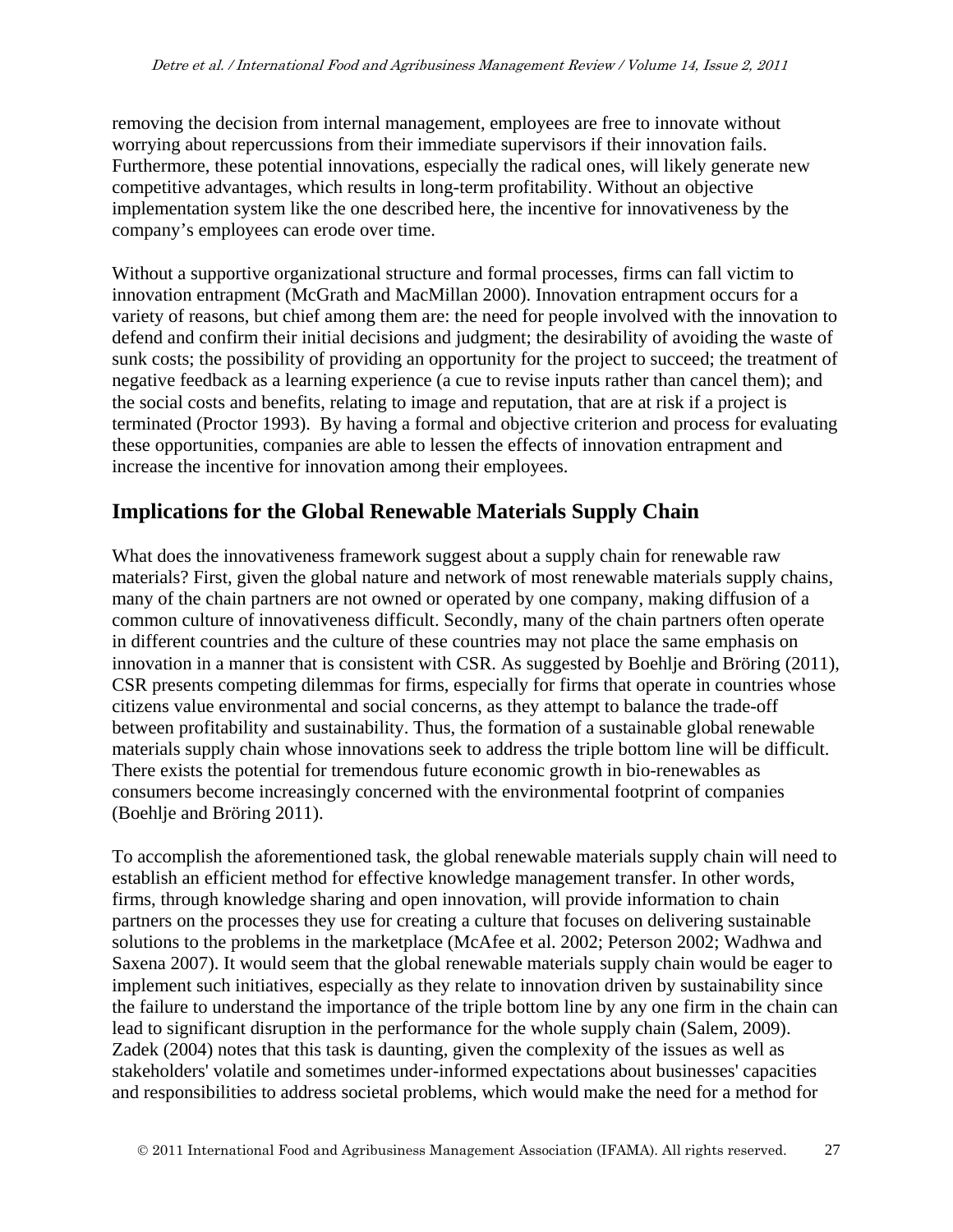effective knowledge management transfer all the more crucial. For example, Solér et al. (2010) find that in supply chains, those firms who are closest to the end-consumer have a better understanding of perceived environmental consumer demand. Recently, retailers like TESCO and Wal-Mart have reacted to this consumer demand for environmental information and have begun tracking the carbon dioxide (CO2) production associated with the products they sell in their stores (Boehlje and Bröring 2011). In this situation, Wal-Mart and TESCO, the firms closest to the end-consumer, must relay this information back through the supply chain to the other chain partners about the demand for products and/or services that comply with the endconsumer's environmental needs. The visibility of these preferences across the renewable materials supply chain would encourage investments in complementary assets and innovative projects, which should improve the profitability of firms across the supply chain and capture first-mover advantages (Jansen and Vellema 2004; Esty and Winston 2006; Sporleder and Goldsmith 2011). Thus, it is critical that firms all along the supply chain understand that by addressing sustainability issues, they will be able to create value.

 Ansett (2007) goes on to note that individual companies cannot solve these societal issues alone, and that it will take companies along the supply chain working together, i.e. by combining and sharing their respective competencies, expertise, knowledge, and resources, to develop solutions. This will require the renewable materials supply chain to host multi-stakeholder meetings that allow for the development of new relationships and learning from peer companies, trade unions, non-government organizations, etc., to find solutions for creating a supply chain that meets the needs of a social and value-generating civil society, while at the same time creating profit for the supply chain members (Peterson 2002; Ansett 2007). Boehlje and Bröring (2011) indicate that the participation in a sustainable supply chain will require that all firms understand the opportunities and challenges a sustainable bioeconomy creates for them and that the only way to capitalize on these opportunities and minimize the challenges is to pursue innovation that is driven with technical efficiency and social legitimacy. These meetings and initiatives will require active participation from all chain partners, and likely be driven by leading multinational agribusiness companies.

Agricultural firms involved in new markets, such as the renewable fuels market, should seek to align themselves with partners who value CSR and seek innovative solutions that credibly respond to society's changing awareness of particular social issues (Zadek 2004). For example, Salem (2009) suggests that chain partners should seek to employ Purchasing Social Responsibility (PSR) -- i.e. an agricultural firm would seek to purchase inputs and sell outputs to partners that are socially responsible, and by doing so would create competitive advantages for both the firm and its chain partners. In addition, research shows that chain partners with shared values (in this case, a commitment to innovations that address the triple bottom line) have positive influence on both commitment and trust between chain partners (McAfee et al. 2002). These concepts can be readily demonstrated by returning to the renewable fuels example, where chain partners are likely to include raw material producers (likely farmers), handlers (such as grain elevators), and/or processors of raw materials to be used as replacements for the nonrenewable products. Due to the newness of this market for these players, the supply chain partners will have to innovate the products they produce, the processes used for producing and handling them, as well as the market mechanisms used to determine the sharing of profits and risk among supply chain partners. In the U.S., for example, much of the current research suggests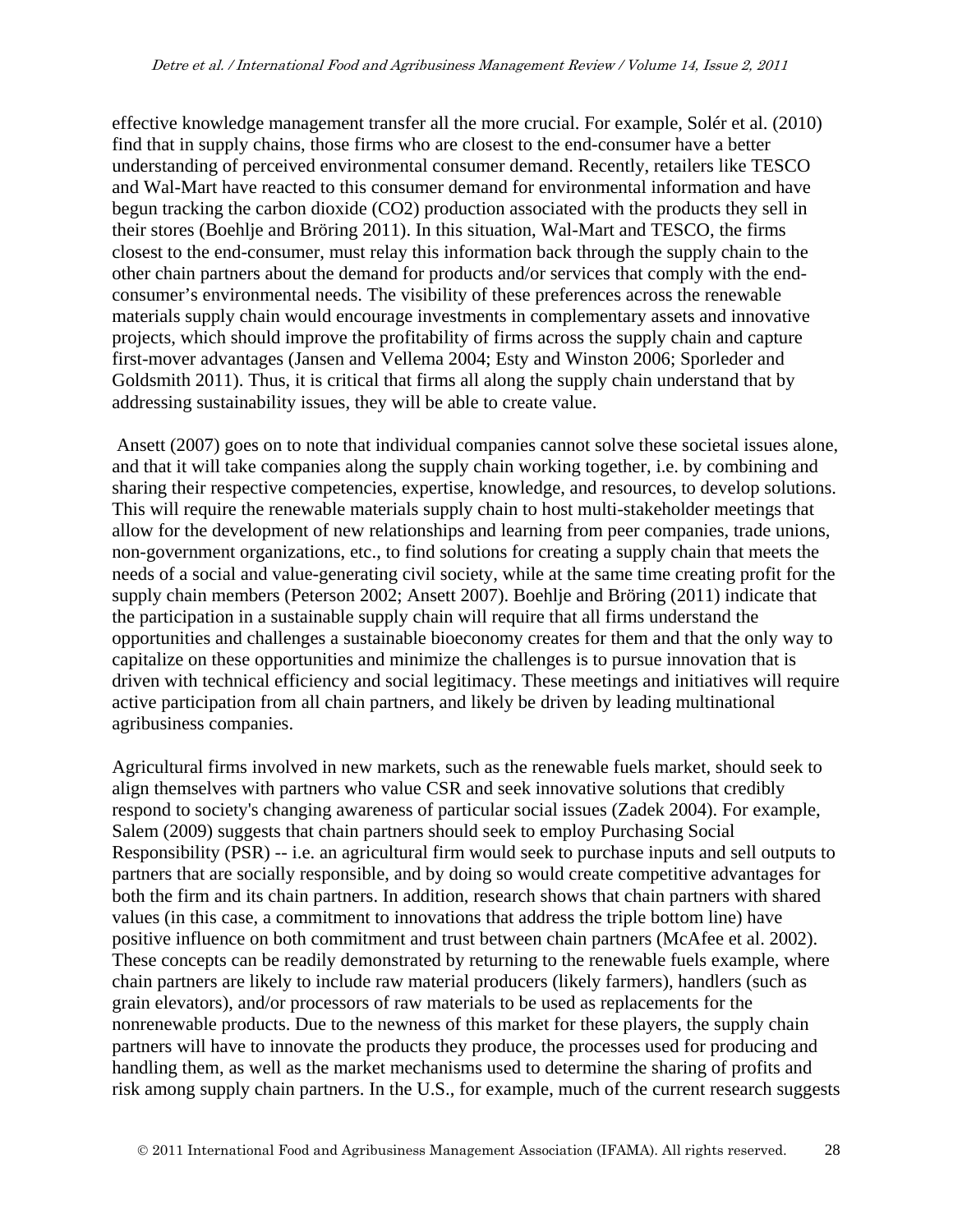that the most efficient way to produce cellulosic fuels is likely to come from crops such as Miscanthus. However, developing a supply chain for cellulosic fuels will require innovation from farmers in terms of the type of crops they produce, equipment manufacturers to develop mechanical means for harvesting the crop, and logistics companies to ship the material from the farms to the cellulosic ethanol plants. Relative to current markets, a market for Miscanthus to replace crude oil as a raw material in the production of liquid energy would be a significant innovative undertaking. As such, our innovativeness model would suggest that individual firms that are more similar with respect to innovativeness as a culture will be more likely to work together given that there is less flexibility with this set of decisions. If all of the chain partners are committed to CSR and they engage in knowledge sharing when innovating the products and process used to meet the demands of this new market, the development of the renewable fuels will be more efficient and effective.

# **Conclusion and Summary**

Firms in a supply chain focused on the market for renewable raw materials, a new and dynamic market that is marked with dynamism and emerging rules will need a strategic emphasis on innovativeness within firms and across the supply chain to be successful and sustainable. The framework presented in this paper summarizes the characteristics of firms that pursue a culture of innovativeness. Regardless of whether a company is trying to manage production innovation, business model innovation, and/or adoption innovation, the company must first have a culture of innovativeness if it hopes to realize success repetitively. Even if the structure and implementation of innovation are different for each of the businesses involved in the supply chain, they will share common characteristics about the value of innovation as a part of their strategy, the necessary organizational structures, and formal processes necessary to deliver the innovative solutions that are aligned with CSR and the triple bottom line that underlies the movement to renewable raw materials.

In the nascent renewable raw materials supply chain, individual companies will be challenged to create a shared value among all supply chain partners of what innovations will be necessary in the production, handling and processing of the raw materials, and the appropriate sharing of risk and rewards to incent each supply chain partner to participate fully. In particular, long-term success for the renewable materials supply chain will require that each player understands the tasks users of renewable materials are trying to accomplish and a commitment to strengthening the perceived value of renewable raw materials relative to non-renewable raw materials through innovations in products, processes, and business models. The most likely path to success will be a global renewable supply chain populated by firms with a similar culture of innovativeness dedicated to finding sustainable solutions to societal problems.

# **References**

Amaeshi, K. M., O. K. Osuji and P. Nnodim. 2008. Corporate Social Responsibility in Supply Chains of Global Brands: A Boundaryless Responsibility? Clarifications, Exceptions and Implications. *Journal of Business Ethics*, 81(1): 223–234.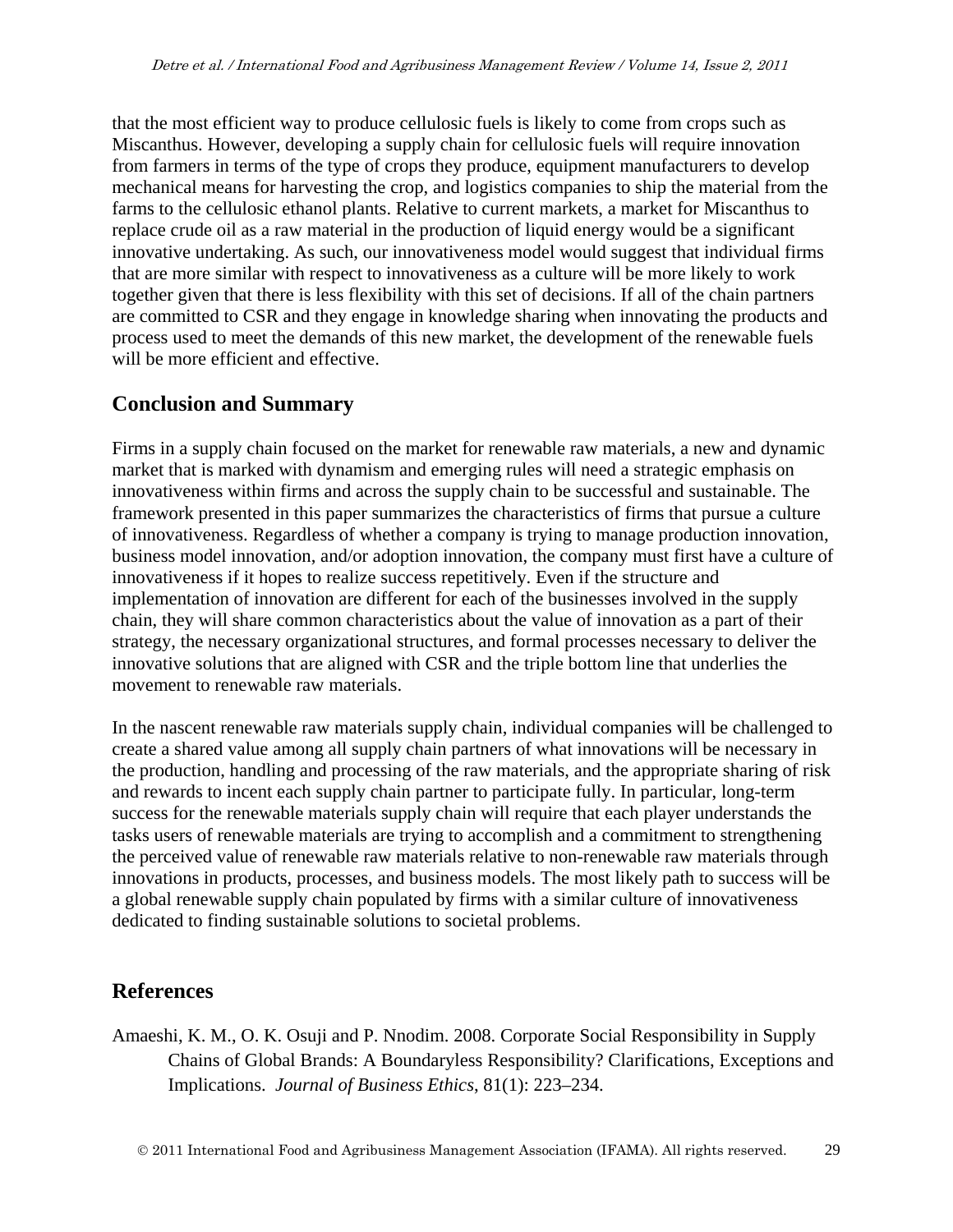- Australian National Audit Office. 2003. Management of Scientific Research and Development Projects in Commonwealth Agencies. Better Practice Guide for Senior Management. (accessed June 12, 2010). http://anao.gov.au/download.cfm?item\_id=1ECDD1EA92A8B5A0760197B27D3DEF0B &binary\_id=E766507F1560A6E8AA97B025BA5F785C
- Andersson, R., B. Algers, L. Bergström, K. Lundström, T. Nybrant, and P. O. Sjödén. 2005. Food 21: A Research Program Looking for Measures and Tools to Increase Food Chain Sustainability. *Ambio*, 34(4/5): 275-282.
- Ansett, S. 2007. Mind the Gap: A Journey to Sustainable Supply Chains. *Employee Responsibilities and Rights Journal* 19(4): 295–303.
- Armbruster, H., A. Bikfalvi, S. Kinkel, and G. Lay. 2008. Organizational innovation: The Challenge of Measuring Non-technical Innovation in Large-scale Surveys. *Technovation*, 28(10): 644–657.
- Baker, W. E., and J. M. Sinkula. 2005. Market Orientation and the New Product Paradox. *Journal of Product Innovation Management*, 22(6): 483-502.
- Batterink, M. H., E. F. M. Wubben and S. W. F. Omta. 2006. Factors Related to Innovative Output in the Dutch Agrifood Industry. *Journal on Chain and Network Science* 6(1): 31-45.
- Boehlje, M. and S. Bröring. 2011. The Increasing Multifunctionality of Agricultural Raw Materials: Three Dilemmas for Innovation and Adoption. *International Food and Agribusiness Management Review* 14(2):1-16.
- Bröring, S., L. M. Cloutier, and J. Leker. 2006. The Front End of Innovation in an Era of Industry Convergence: Evidence from Nutraceuticals and Functional Foods. *R&D Management* 36(5): 487-498.
- Bröring, S. 2009. Sustainability of Innovations in Feed and Agri-Services. Paper presented at the first international Meatweek Meeting of the EU-Project, Q-Porkchains, University of Bonn, November.
- Cooper, R. G. 1992. The Newprod System The Industry Experience. *Journal of Product Innovation Management* 9(2): 113-127.
- Cooper, R. G. 1985. Selecting Winning New Product Projects Using the Newprod System. *Journal of Product Innovation Management* 2(1): 34-44.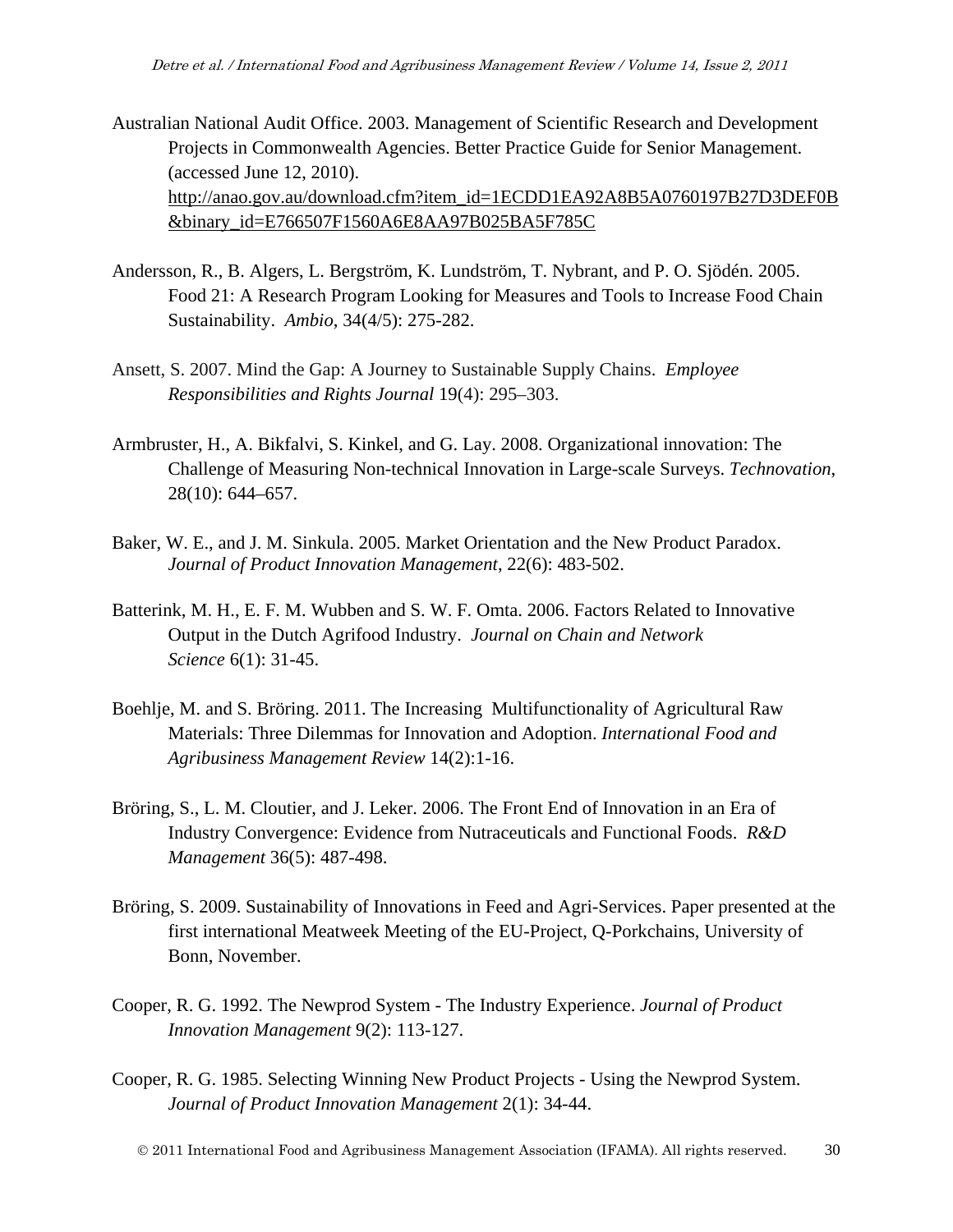- Cooper, R.G., S. J. Edgett, and E. J. Kleinschmidt. 2001. Portfolio Management for New Product Development: Results of an Industry Practices Study. *R&D Management* 31 (4): 361– 380.
- Damanpour, F. and J. D. Wischnevsky. 2006. Research on Innovation in Organizations: Distinguishing Innovation-generating from Innovation-adopting Organizations. *Journal of Engineering and Technology Management* 23(4): 269–291.
- Damanpour, F. 1991. Organizational Innovation: A Meta-Analysis of Effects of Determinants and Moderators. *The Academy of Management Journal*, 34(3): 555-590.
- Davila, T., M. J. Epstein, and R. Shelton. 2006. *Making Innovation Work: How to Manage It, Measure It, and Profit from It*. Upper Saddle River, New Jersey: Wharton School Publishing.
- Day, G. S. 2007. Is it Real? Can We Win? Is it Worth Doing? Managing Risk and Reward in an Innovation Portfolio. *Harvard Business Review* 85(12): 110-120.
- Esty, D. and A. S. Winston. 2006. *Green to Gold: How Smart Companies Use Environmental Strategy to Innovate, Create Value, and Build Competitive Advantage*, New Haven, Connecticut: Yale University.
- Fallah, M.H. and T. G. Lechler. 2008. Global Innovation Performance: Strategic Challenges for Multinational Corporations. *Journal of Engineering and Technology Management* 25(1- 2): 58–74.
- Faulkner, T. 1996. Applying 'Options Thinking' to R&D Valuation. *Research-Technology Management* 39(3): 50-57.
- Fortuin, F. T. J. M., M. H. Batterink, and S. W. F. Omta. 2007. Key Success Factors of Innovation in Multinational Agrifood Prospector Companies. *International Food and Agribusiness Management Review* 10(4): 1-24.
- Germain, R. 1996. The Role of Context and Structure in Radical and Incremental Logistics Innovation Adoption. *Journal of Business Research*, 35(2): 117-127.
- Gerzema, J., and E. Lebar. 2009. The Trouble with Brands. *Strategy and Business* 56: 49-57.
- Gourville, J. T. 2005. The Curse of Innovation: A Theory of Why Innovative New Products Fail in the Marketplace. *Harvard Business School Marketing Research Papers* 05-06: June.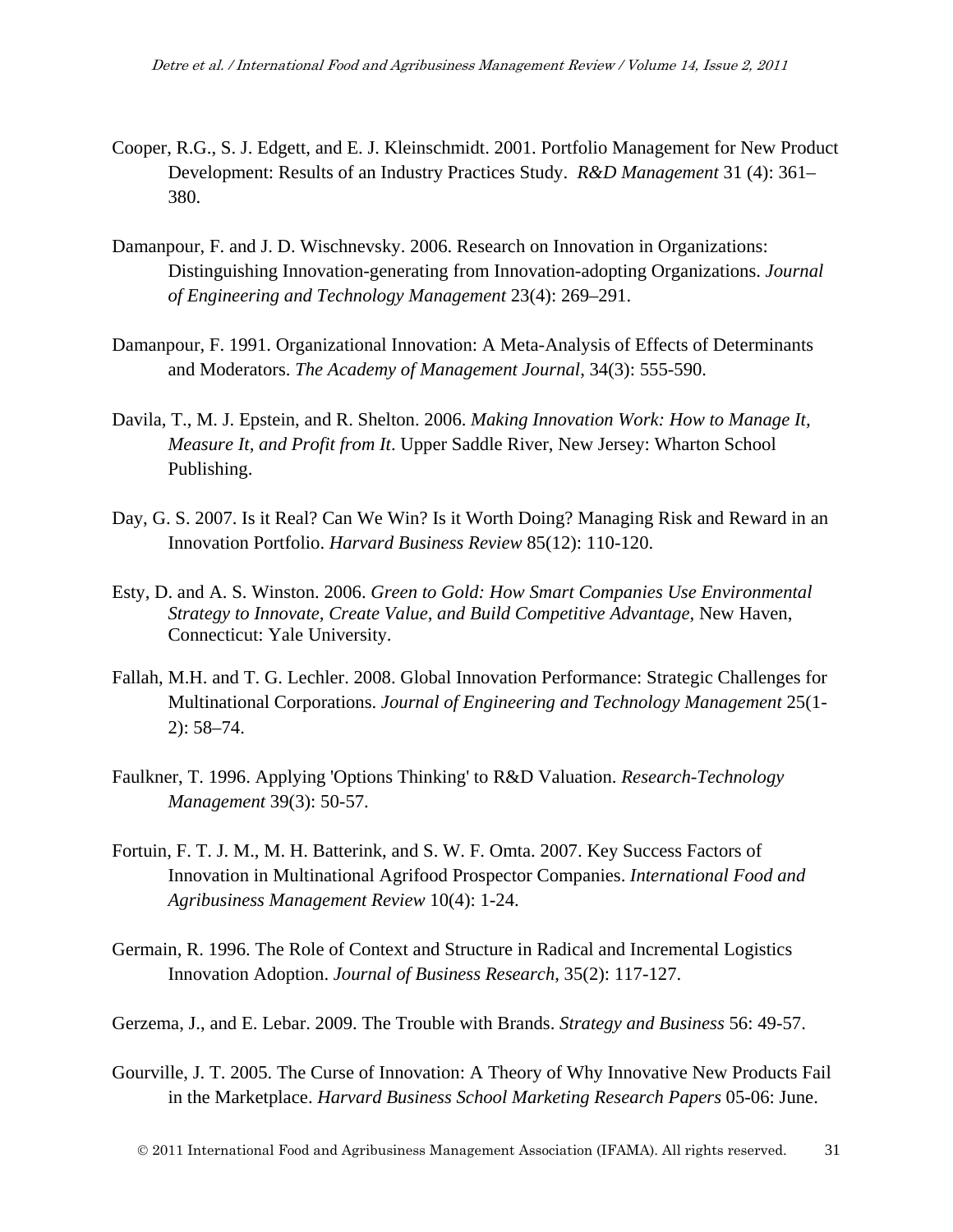- Graves, S. B., D. C. Murphy, and J. L. Ringuest. 2000. Acceptance Sampling and Reliability: the Tradeoff between Component Quality and Redundancy. *Computer & Industrial Engineering* 38(1): 79 – 91.
- Grinstein A. 2008. The Effect of Market Orientation and its Components on Innovation Consequences: A Meta-analysis. *Journal of the Academy of Marketing Science* 36(2): 166-173.
- Hurley, R. F., and G. T. M. Hult. 1998. Innovation, Market Orientation, and Organizational Learning: An Integration and Empirical Examination. *Journal of Marketing* 62(3): 42-54.
- Huurinainen, J. 2007. "Innovation Benchmark Study: Analysis of Innovation Processes in Finnish Companies". Master Thesis, Lappeenranta University of Technology, Department of Industrial Management.
- Jansen, K. and S. Vellema. 2004. *Agribusiness and Society: Corporate Responses to Environmentalism, Market Opportunities and Public Regulation*, London, England: Zed Books.
- Johnston, M. R. 1998. Innovation: How is it Encouraged? Proceedings of the National Conference on Strategic Management of R&D, Arlington, VA, June.
- Kimberly, J. R. and M. J. Evanisko. 1981. Organizational Innovation: The Influence of Individual, Organizational, and Contextual Factors on Hospital Adoption of Technological and Administrative Innovations. *The Academy of Management Journal* 24(4): 689-713
- Klomp, L. and G. Van Leeuwen. 2001. Linking Innovation and Firm Performance: A New Approach. *International Journal of the Economics of Business* 8(3): 343-364.
- Luehrman, T. A. 1997. What's It Worth? A General Manager's Guide to Valuation. *Harvard Business Review* 75(3): 132-142.
- Markley, M. and L. Davis. 2007. Exploring Future Competitive Advantage through Sustainable Supply Chains. *International Journal of Physical Distribution & Logistics Management* 37 (9): 763-774.
- McAfee, R. B., M. Glassman, and E. D. Honeycutt, Jr. 2002. The Effects of Culture and Human Resource Management Policies on Supply Chain Management Strategy. *Journal of Business Logistics* 23(1): 1-18.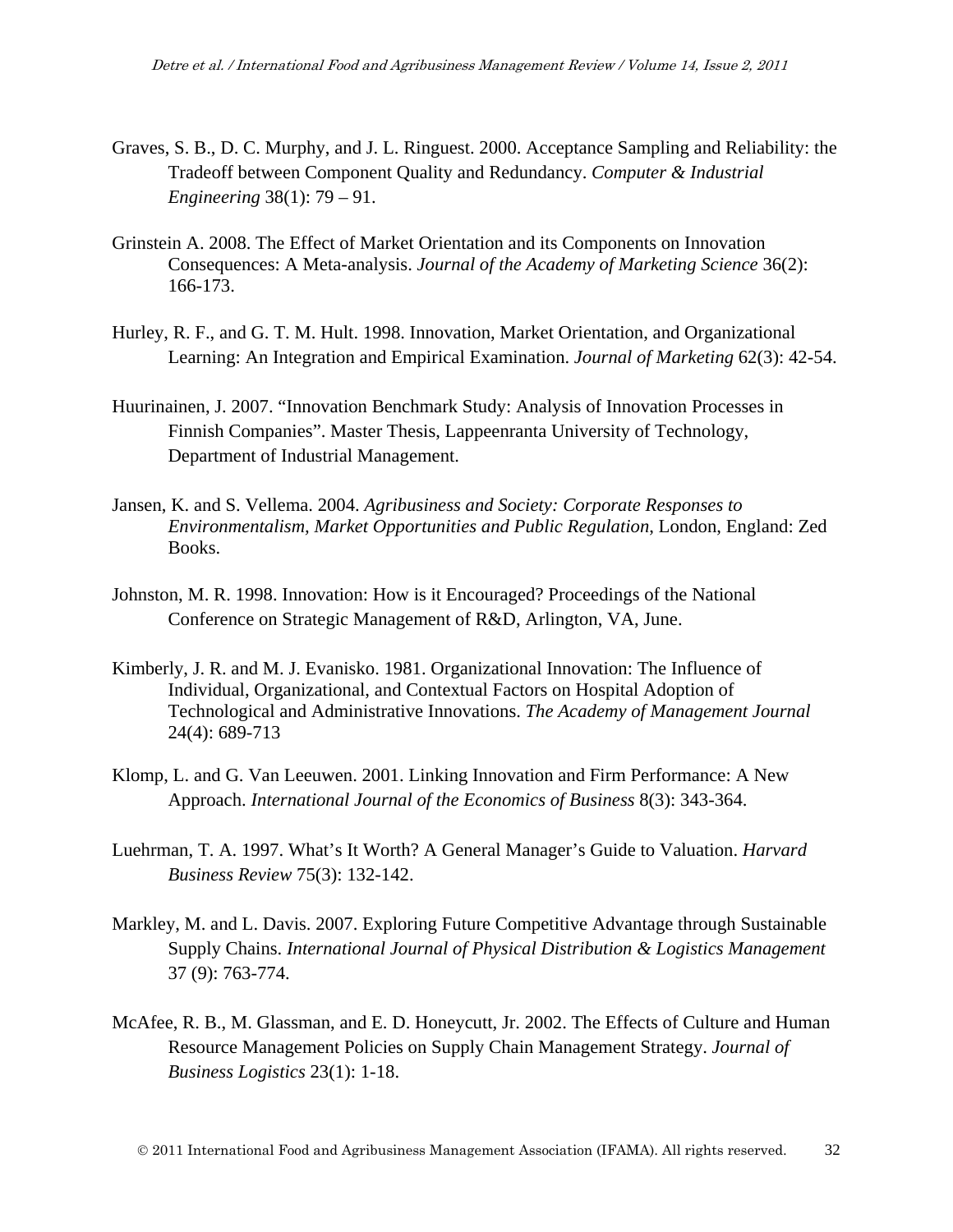- McGrath, R.G. and I. MacMillan. 2000. *Entrepreneurial Mindset: Strategies for Continuously Creating Opportunity in an Age of Uncertainty*. Boston, Massachusetts: Harvard Business School Press.
- Meade, L. M. and A. Presley. 2002. R&D Project Selection Using the Analytic Network Process. *IEEE Transactions on Engineering Management* 49(1): 59-66.
- Mohanty, R. P., R. Agarwal, A. K. Choudhury, and M. K. Tiwari. 2005. A Fuzzy ANP-based Approach to R&D Project Selection: a Case Study. *International Journal of Production Research*, 43(24): 199-5216.
- Nystrom, P. C., K. Ramamurthy and A. L. Wilson. 2002. Organizational Context, Climate and Innovativeness: Adoption of Imaging Technology. *Journal of Engineering Technology Management* 19 (3-4): 221–247.
- Peterson, H. C., 2002. The 'Learning' Supply Chain: Pipeline or Pipedream? *American Journal of Agricultural Economics* 84(5): 1329-1336.
- Porter, M. E. 1985. *Competitive Advantage*. New York, New York: The Free Press.
- Proctor, T. 1993. Product Innovation: The Pitfalls of Entrapment. *Creativity and Innovation Management* 2(4): 260-265.
- Preuss, L. 2005. Rhetoric and Reality of Corporate Greening: A View from the Supply Chain Management Function. *Business Strategy and the Environment*, 14(2): 123-139.
- Ringuest, J. L. and S. B. Graves. 2005. "Formulating Optimal R&D Portfolios." *Research Technology Management*, 48(6): 42-27.
- Salam, M. A. 2009. Corporate Social Responsibility in Purchasing and Supply Chain. *Journal of Business Ethics* 85(2): 355–370.
- Schumpeter, J. A. 1942. *Capitalism, Socialism, and Democracy.* New York: Harper and Row.
- Slater, S., and J. Narver. 1995. Market Orientation and the Learning Organization. *Journal of Marketing* 59(3): 63–74.
- Slater, S., and J. Narver. 1994. Does Competitive Environment Moderate the Market Orientation-Performance Relationship? *Journal of Marketing*, 58(1): 46– 55.
- Slater, S., and J. Narver. 1993. Product-market Strategy and Performance: An analysis of the Miles and Snow Strategy Types. *European Journal of Marketing* 27(10): 33– 51.